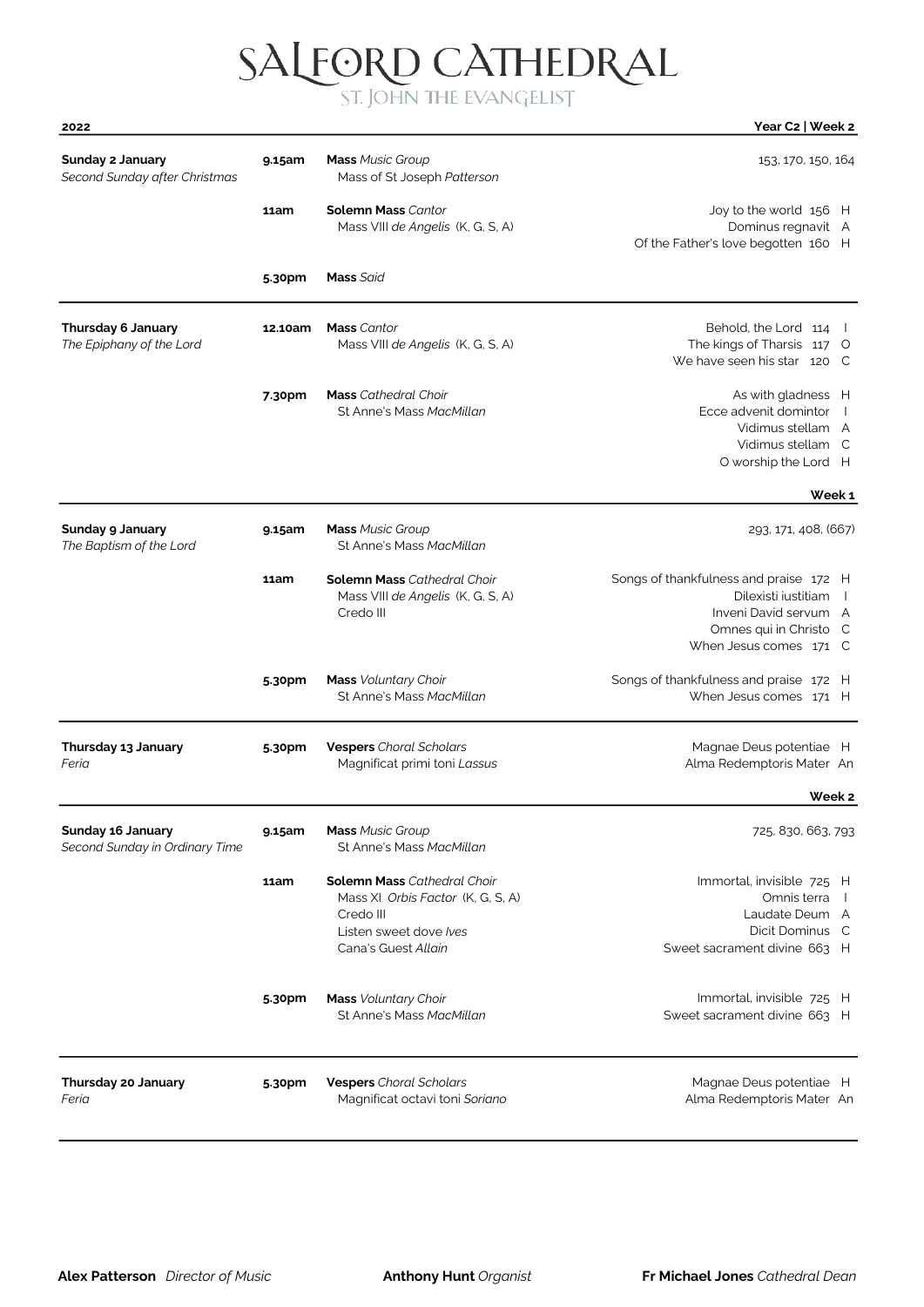### SALEORD CATHEDRAL

#### 2022 Year C2 | Week 3

| Sunday 23 January<br>Third Sunday in Ordinary Time        | 9.15am | <b>Mass Music Group</b><br>St Anne's Mass MacMillan                                                                                                                                                                                | 706, 864, 627, 974                                                                                                                               |
|-----------------------------------------------------------|--------|------------------------------------------------------------------------------------------------------------------------------------------------------------------------------------------------------------------------------------|--------------------------------------------------------------------------------------------------------------------------------------------------|
|                                                           | 11am   | <b>Solemn Mass Cathedral Choir</b><br>Mass XI Orbis Factor (K. S. A)<br>Missa Brevis Palestrina (G)<br>Credo III<br>Listen sweet dove Ives                                                                                         | Praise to the Lord, the almighty 706 H<br>Adorate Deum<br>$\blacksquare$<br>Dominus regnavit A<br>Comedite pinguia C<br>O bread of heaven 662 H  |
|                                                           | 5.30pm | <b>Mass</b> Voluntary Choir<br>St Anne's Mass MacMillan                                                                                                                                                                            | Praise to the Lord, the almighty 706 H<br>O bread of heaven 662 H                                                                                |
| Thursday 27 January<br>Feria                              | 5.30pm | <b>Vespers</b> Choral Scholars<br>Magnificat quarti toni Palestrina                                                                                                                                                                | Magnae Deus potentiae H<br>Alma Redemptoris Mater An                                                                                             |
| Sunday 30 January<br>Fourth Sunday in Ordinary Time       | 9.15am | <b>Mass Music Group</b><br>St Anne's Mass MacMillan                                                                                                                                                                                | Week 4<br>880, 708, 967, 966                                                                                                                     |
|                                                           | 11am   | <b>Solemn Mass Cathedral Choir</b><br>Mass XI Orbis Factor (K, S, A)<br>Missa O quam gloriosum Victoria (G)<br>Credo III<br>Bonum est confiteri Domino Patterson<br>Love divine Summers                                            | Faith of our Fathers 837 H<br>Laetetur cor<br>$\overline{\phantom{a}}$<br>Adorabo ad templum A<br>Illumina faciem C<br>Holy God, we praise 708 H |
|                                                           | 5.30pm | <b>Mass</b> Voluntary Choir<br>St Anne's Mass MacMillan                                                                                                                                                                            | Faith of our Fathers 837 H<br>Love divine 801 H                                                                                                  |
| <b>Thursday 3 February</b><br>Feria                       | 5.30pm | <b>Vespers</b> Choral Scholars<br>Magnificat octavi toni Lassus                                                                                                                                                                    | Magnae Deus potentiae H<br>Ave Regina caelorum An<br>Week 1                                                                                      |
| <b>Sunday 6 February</b><br>Fifth Sunday in Ordinary Time | 9.15am | <b>Mass Music Group</b><br>St Anne's Mass MacMillan                                                                                                                                                                                | 468, 934, 865, 863                                                                                                                               |
|                                                           | 11am   | <b>Solemn Mass</b> Cathedral Choir<br>The Old Hundredth Psalm Tune, arr. Vaughan Williams<br>Mass XI Orbis Factor (K, S, A)<br>Missa Octavi Toni Lassus (G)<br>Credo III<br>Perfice gressus meos Lassus<br>The Call of Wisdom Todd | Venite, adoremus<br>Laudate Dominum A<br>Introibo ad altare C<br>Dear Lord and Father 934 H                                                      |
|                                                           | 5.30pm | <b>Mass</b> Voluntary Choir<br>St Anne's Mass MacMillan                                                                                                                                                                            | All people that one earth do dwell 466 H<br>Dear Lord and Father 934 H                                                                           |
| <b>Thursday 10 February</b><br>Saint Scholastica, Virgin  | 5.30pm | <b>Vespers</b> Choral Scholars<br>Magnificat quinti toni Soriano                                                                                                                                                                   | lesu, corona virginum H<br>Ave Regina caelorum An                                                                                                |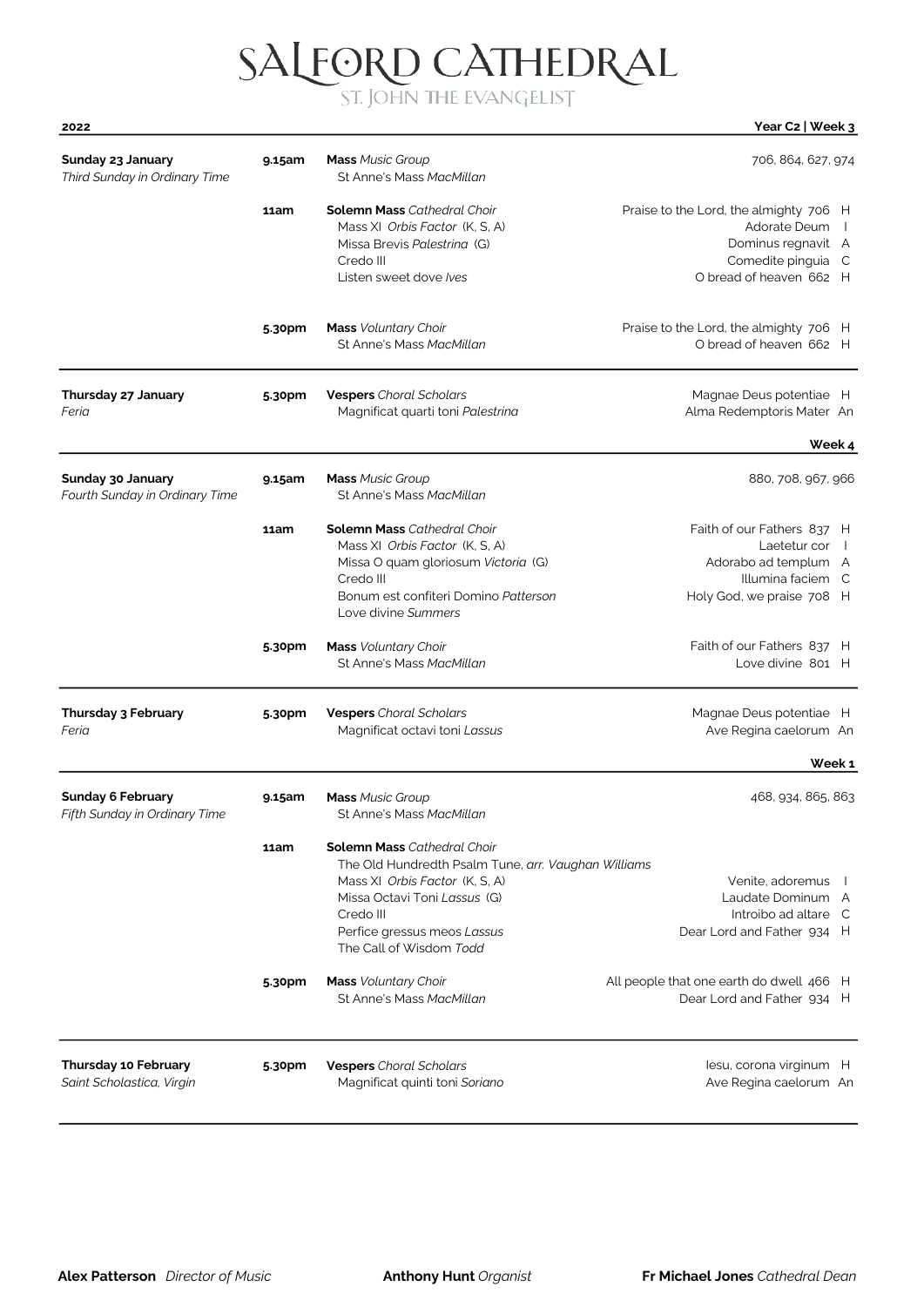# $\text{SALFORD CATHEDRAL}\label{eq:SALEORD}$

| <b>Sunday 13 February</b><br>Sixth Sunday in Ordinary Time   | 9.15am      | <b>Mass Music Group</b><br>St Anne's Mass MacMillan                                                                                                       | 908, 970, 772, 971                                                                                                                         |
|--------------------------------------------------------------|-------------|-----------------------------------------------------------------------------------------------------------------------------------------------------------|--------------------------------------------------------------------------------------------------------------------------------------------|
|                                                              | <b>11am</b> | <b>Solemn Mass</b> Cathedral Choir<br>Mass XI Orbis Factor (K, S, A)<br>Mass in D minor Lotti (G)<br>Credo III<br>Benedictus es Domine Lassus             | All my hope on God is founded 959 H<br>Esto mihi in Deum<br>$\perp$<br>Cantate Domino A<br>Manducaverunt C<br>My God accept my heart 872 H |
|                                                              | 5.30pm      | <b>Mass</b> Children's Choir<br>Mass of St Joseph Patterson<br>Make me a light Wilby<br>Ave verum corpus Mozart                                           | All my hope on God is founded 959 H<br>Be still for the presence 720 H                                                                     |
| <b>Thursday 17 February</b><br>Feria                         | 5.30pm      | <b>Vespers</b> Choral Scholars<br>Magnificat secundi toni Lassus                                                                                          | Magnae Deus potentiae H<br>Ave Regina caelorum An                                                                                          |
|                                                              |             |                                                                                                                                                           | Week 3                                                                                                                                     |
| <b>Sunday 20 February</b><br>Seventh Sunday in Ordinary Time | 9.15am      | <b>Mass Music Group</b><br>St Anne's Mass MacMillan                                                                                                       | 924, 898, (425), 801                                                                                                                       |
|                                                              | 11am        | <b>Solemn Mass Cathedral Choir</b><br>Mass XI Orbis Factor (K, S, A)<br>Missa Descendit Angelus Domini Palestrina (G)<br>Credo III<br>God with me Quartel | Praise, my soul 807 H<br>Domine, in tua<br>$\Box$<br>Verba mea A<br>Narrabo omnia C<br>Let all mortal flesh 607 H                          |
|                                                              | 5.30pm      | <b>Mass</b> Voluntary Choir<br>St Anne's Mass MacMillan                                                                                                   | Praise, my soul 807 H<br>Let all mortal flesh 607 H                                                                                        |
| Thursday 24 February<br>Feria                                |             | No Sung Vespers today.                                                                                                                                    | Week 4                                                                                                                                     |
| <b>Sunday 27 February</b><br>Seventh Sunday in Ordinary Time | 9.15am      | <b>Mass</b> Music Group<br>St Anne's Mass MacMillan                                                                                                       | 315, 910, 932, 883                                                                                                                         |
|                                                              | 11am        | <b>Solemn Mass Cathedral Choir</b><br>Mass XI Orbis Factor (K, G, S, A)<br>Credo III<br>Domine convertere Lassus                                          | At the Lamb's high feast 269 H<br>Factus est Dominus<br>$\overline{1}$<br>Domine Deus A<br>Cantabo Domino C<br>Be thou my vision 970 H     |
|                                                              | 5.30pm      | Mass Voluntary Choir<br>St Anne's Mass MacMillan                                                                                                          | At the Lamb's high feast 269 H<br>Be thou my vision 970 H                                                                                  |

2022 Year C2 | Week 2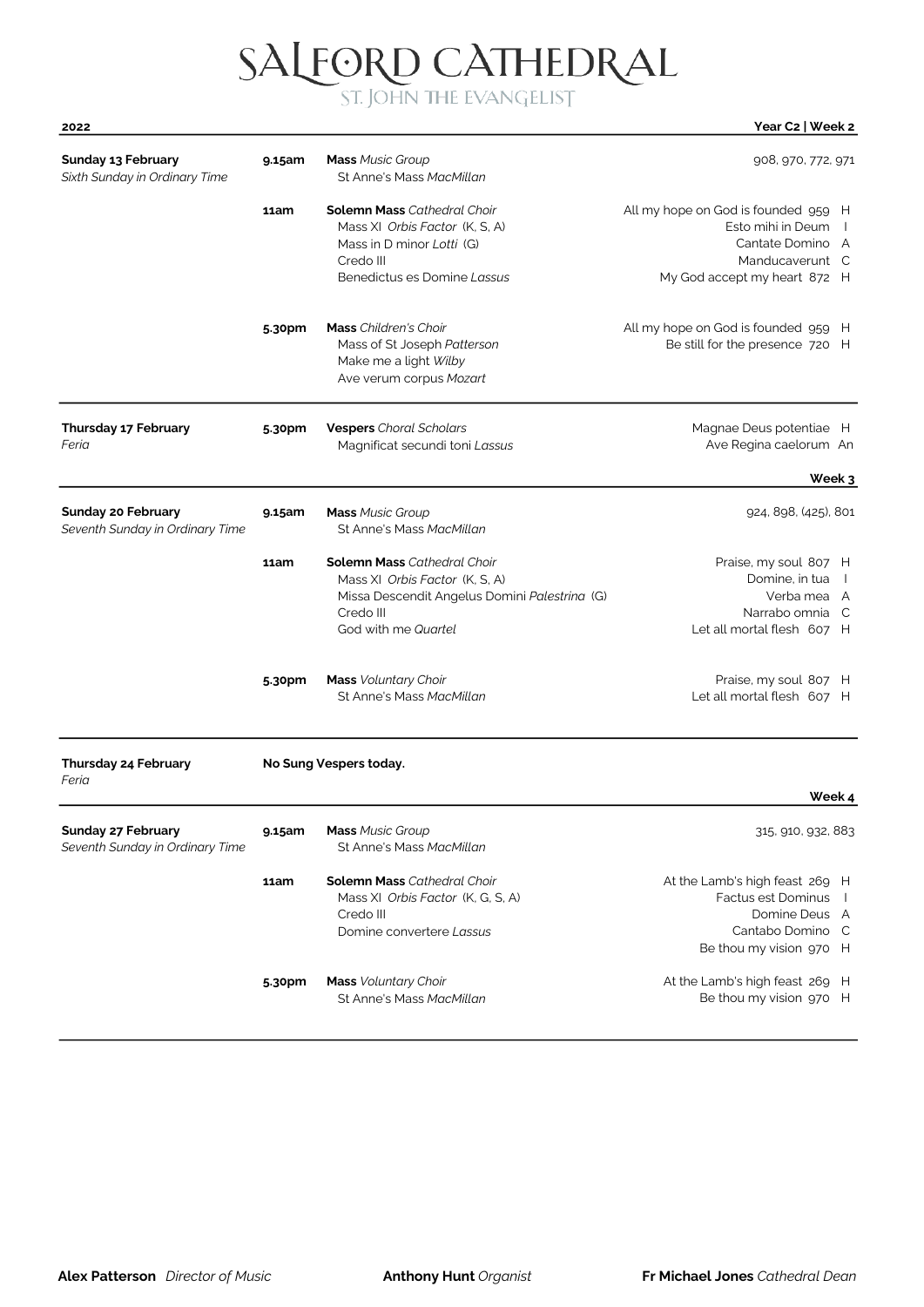# SALFORD CATHEDRAL

| 2022                                                   |         |                                                                                                                                                                    | Year C2   Week 4                                                                                         |
|--------------------------------------------------------|---------|--------------------------------------------------------------------------------------------------------------------------------------------------------------------|----------------------------------------------------------------------------------------------------------|
| <b>Wednesday 2 March</b><br>Ash Wednesday              | 12.10am | <b>Mass</b> Cantor<br>Mass XVII (S, A)                                                                                                                             | You are meciful to all 132  <br>Let us change our garments 135 A<br>Again we keep this solemn fast H     |
|                                                        | 7.30pm  | <b>Mass</b> Cathedral Choir<br>Emendemus in melius Byrd<br>Mass XVII (S, A)                                                                                        | Misereris omnium, Domine<br>Immutemur habitu A<br>Qui mediatbitur C<br>Again we keep this solemn fast H  |
| Thursday 3 March<br>Thursday after Ash Wednesday       | 5.30pm  | <b>Vespers</b> Choral Scholars                                                                                                                                     | lesu, quadragenarae H<br>Ave Regina caelorum An                                                          |
|                                                        |         |                                                                                                                                                                    | Week 1                                                                                                   |
| <b>Sunday 6 March</b><br><b>First Sunday of Lent</b>   | 9.15am  | <b>Mass Music Group</b><br>Mass of St Joseph Patterson                                                                                                             | 204, 206, 643, 964                                                                                       |
|                                                        | 11am    | <b>Solemn Mass Cathedral Choir</b><br>Mass XVII (S, A)<br>Credo I<br>Scapulis suis Malcolm<br>Emendemus in melius Byrd                                             | Lead us, heavenly Father, lead us 315 H<br>Invocabit me<br>$\Box$<br>Scapulis suis C                     |
|                                                        | 5.30pm  | <b>Mass</b> Voluntary Choir<br>Mass of St John the Evangelist Summers                                                                                              | Lead us, heavenly Father, lead us 315 H<br>Forty days and forty nights 206 H                             |
| <b>Thursday 10 March</b><br>Feria                      | 5.30pm  | <b>Vespers</b> Choral Scholars<br>Magnificat Leech                                                                                                                 | lesu, quadragenarae H<br>Ave Regina caelorum An                                                          |
|                                                        |         |                                                                                                                                                                    | Week 2                                                                                                   |
| Sunday 13 March<br>Second Sunday of Lent               | 9.15am  | <b>Mass Music Group</b><br>Mass of St Joseph Patterson                                                                                                             | 762, 670, 872, 770                                                                                       |
|                                                        | 11am    | <b>Solemn Mass Cathedral Choir</b><br>A Canterbury Mass McDowall (K)<br>Mass XVII (S, A)<br>Credo I<br>O Jesu Christ, meins Lebens Licht Bach<br>O nata lux Tallis | Christ, whose glory fills the skies 670 H<br>Tibit dixit  <br>Visionem C<br>Jesu, lover of my soul 797 H |
|                                                        | 5.30pm  | Mass Children's Choir<br>Mass of St Joseph Patterson<br>Litany to the Holy Spirit Hurford<br>Panis Angelicus Franck                                                | Shine, Jesus, Shine 770 H                                                                                |
| Thursday 17 March<br>Saint Patrick, Bishop, Missionary | 5.30pm  | <b>Vespers</b> Choral Scholars<br>Magnificat Sexti Toni Willaert                                                                                                   | Who are these like stars appearing H<br>Ave Regina caelorum An                                           |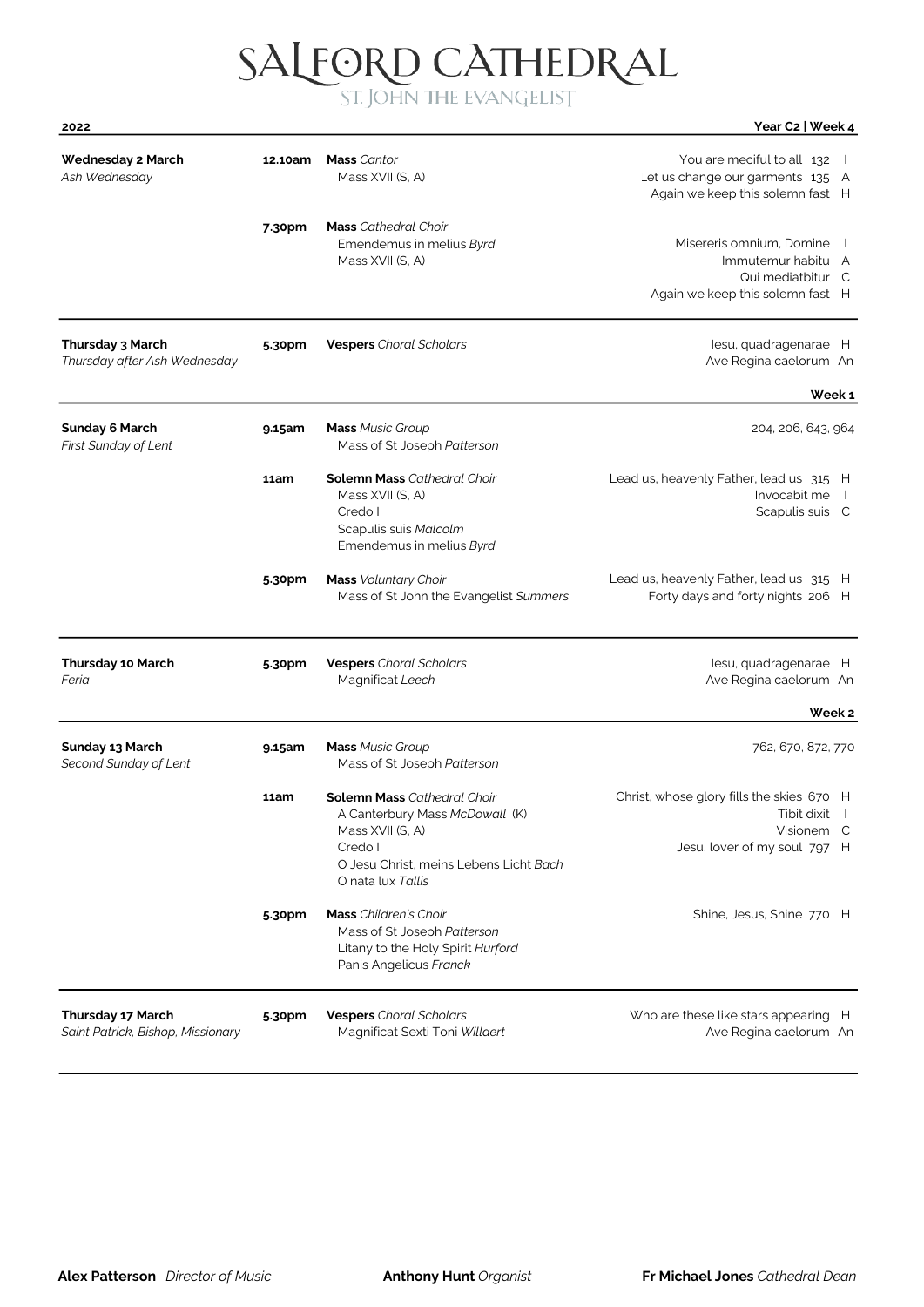SALEORD CATHEDRAL ST. JOHN THE EVANGELIST

| 2022                                          |        |                                                                                                                                                                                                                               | Year C2   Week 3                                                                                        |
|-----------------------------------------------|--------|-------------------------------------------------------------------------------------------------------------------------------------------------------------------------------------------------------------------------------|---------------------------------------------------------------------------------------------------------|
| Sunday 20 March<br>Third Sunday of Lent       | 9.15am | <b>Mass Music Group</b><br>Mass of St Joseph Patterson                                                                                                                                                                        | 456. 609, 968, 849                                                                                      |
|                                               | 11am   | <b>Solemn Mass Cathedral Choir</b><br>Missa Brevis McGlade (K)<br>Mass XVII (S, A)<br>Credo I<br>Like as the hart Howells                                                                                                     | Let us with a gladsome mind 707 H<br>Oculi mei<br>$\Box$<br>Passer invenit C<br>Be still, my soul 780 H |
|                                               | 5.30pm | <b>Mass</b> Voluntary Choir<br>Mass of St John the Evangelist Summers                                                                                                                                                         | Let us with a gladsome mind 707 H<br>Be still, my soul 780 H                                            |
| Thursday 24 March<br>Feria                    | 5.30pm | First Vespers of The Annunciation of the Lord Choral Scholars<br>Magnificat secundi toni Anerio                                                                                                                               | Agnoscat omne saeculum H<br>Ave Regina caelorum An                                                      |
|                                               |        |                                                                                                                                                                                                                               | Week 4                                                                                                  |
| Sunday 27 March<br>Fourth Sunday of Lent      | 9.15am | <b>Mass Music Group</b><br>Mass of St Joseph Patterson                                                                                                                                                                        | 902, 752, 938. 366                                                                                      |
|                                               | 11am   | <b>Solemn Mass</b> Cathedral Choir, Children's Choir, Cambiata Boys' Choir & Youth Choir<br>Mass of St Barnabas Patterson (K, A)<br>Mass XVII (S)<br>Credo I<br>For the beauty of the earth Rutter<br>Ave verum corpus Mozart | Guide me, O thou 960 H<br>Laetare lerusalem<br>Oportet te C                                             |
|                                               | 5.30pm | <b>Mass</b> Voluntary Choir<br>Mass of St John the Evangelist Summers                                                                                                                                                         | Guide me, O thou great redeemer 960 H<br>The king of love 804 H                                         |
| Thursday 31 March<br>Feria                    | 5.30pm | <b>Vespers</b> Choral Scholars<br>Magnificat Leech                                                                                                                                                                            | lesu, quadragenarae H<br>Ave Regina caelorum An                                                         |
|                                               |        |                                                                                                                                                                                                                               | Week 1                                                                                                  |
| <b>Sunday 3 April</b><br>Fifth Sunday of Lent | 9.15am | <b>Mass Music Group</b><br>Mass of St Joseph Patterson                                                                                                                                                                        | 810, 809, 756, 719                                                                                      |

Mass for four voices Byrd (K, A) There's a wideness 810 H Mass XVII (S) **Iudica me Deus II**<br>Credo I **Iudica me Deus II**<br>Nemo te condemnavit C

God so loved the world Chilcott Chilcott Chilcott When I survey 756 H

Mass of St John the Evangelist Summers When I survey 756 H

5.30pm Mass Voluntary Choir There's a wideness 810 H

11am Solemn Mass Cathedral Choir

Nemo te condemnavit C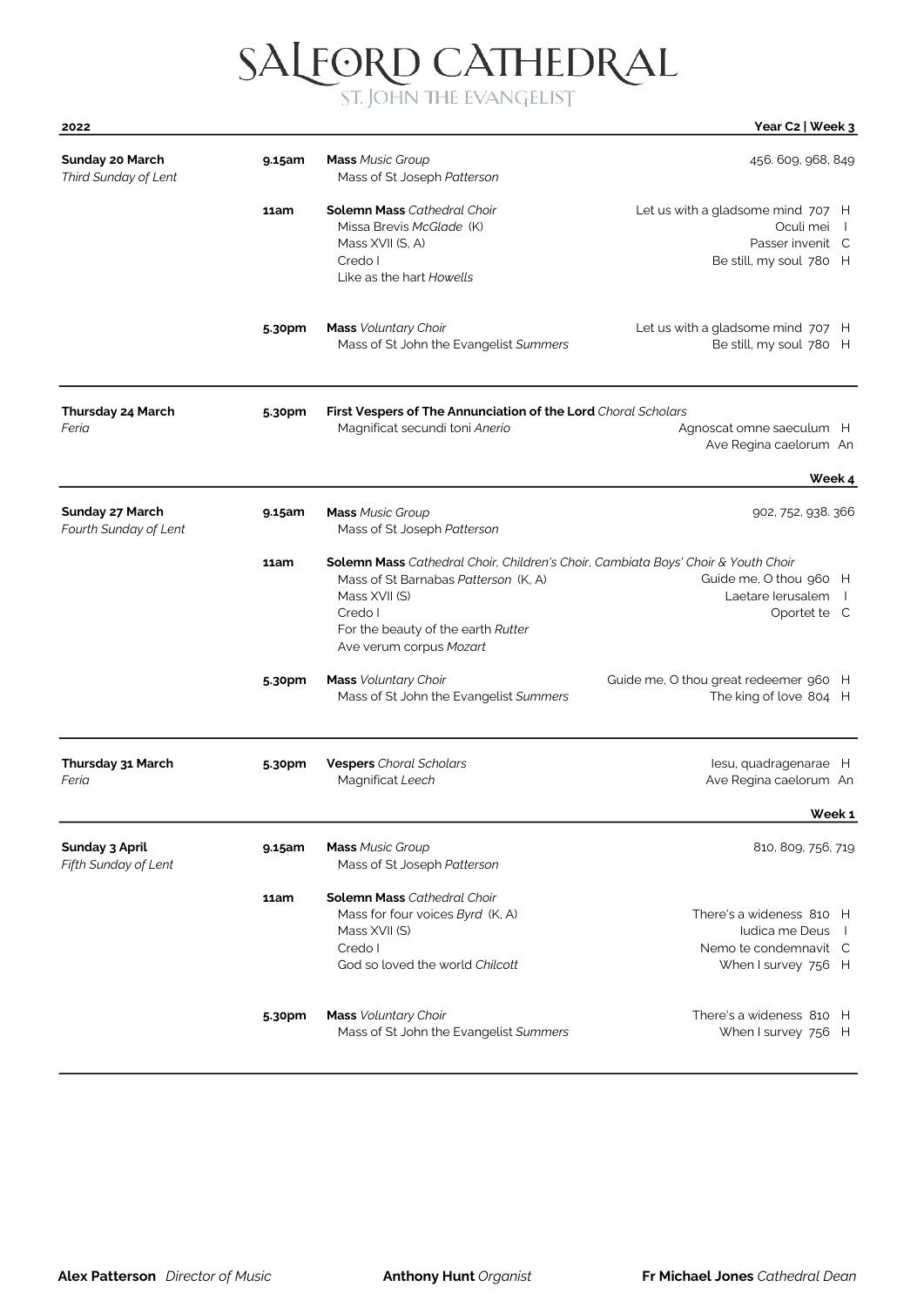#### SALEORD CATHEDRAL

#### 2022 Year C2 | Week 2

| Sunday 10 April<br>Palm Sunday of the<br>Passion of the Lord | 9.15am | <b>Mass Music Group</b><br>Mass of St Joseph Patterson                                                                                                                                                                                                                    | $(344)$ , 229, 230, 749, 722                                                                    |
|--------------------------------------------------------------|--------|---------------------------------------------------------------------------------------------------------------------------------------------------------------------------------------------------------------------------------------------------------------------------|-------------------------------------------------------------------------------------------------|
|                                                              | 11am   | <b>Solemn Mass Cathedral Choir</b><br>Hosanna to the son of David Weelkes<br>Ingrediente Domino Malcolm<br>Christus factus est Anerio<br>Credo I<br>Improperium exspectavit Lassus<br>Mass XVII (S. A)<br>Solus ad victimam Leighton                                      | All glory, laud and honour 229 H<br>Pater, si non potest C                                      |
|                                                              | 5.30pm | <b>Mass</b> Voluntary Choir<br>Mass of St John the Evangelist Summers                                                                                                                                                                                                     | Hosanna to the son of David H<br>All glory, laud and honour 229 H<br>From heaven you came 749 H |
| Wednesday 13 April<br>Wednesday of Holy Week                 | 11am   | <b>Chrism Mass</b> Cathedral Choir, Children's Choir, Cambiata Boys' Choir & Youth Choir<br>Traditional Ukrainian (K)<br>Mass VIII de angelis (G, S)<br>O Redeemer Luckner<br>Christus factus est Bruckner<br>Mass of St Barnabas Patterson (A)<br>Panis Angelicus Franck | Thy hand, O God 876 H<br>Soul of my Saviour 938 H                                               |

#### THE EASTER TRIDUUM

| <b>Thursday 14 April</b><br>Maundy Thursday | 7.30pm        | Evening Mass of the Lord's Supper Cathedral ChoirO praise our great and glorious 664 H<br>Missa Brevis McGlade (K)<br>Mass VIII de Angelis (G, S, A)<br>Ubi Caritas Panufnik<br>O sacrum convivium Tallis<br>Tantum ergo Laloux | Nos autem gloriari oportet<br>Postquam surrexit A<br>Dominus lesus<br>O Godhead hid 661 H<br>Pange lingua gloriosi P |  |
|---------------------------------------------|---------------|---------------------------------------------------------------------------------------------------------------------------------------------------------------------------------------------------------------------------------|----------------------------------------------------------------------------------------------------------------------|--|
| Friday 15 April<br>Good Friday              | 10am          | <b>Office of Readings and Morning Prayer</b> Cathedral Choir<br>Christus factus est Anerio                                                                                                                                      | Pange lingua gloriosi H<br>Psalms 2, 21 & 37 P<br>Jesus the crucified, pleads for me H                               |  |
|                                             | 3pm<br>7.30pm | Solemn Celebration of the Lord's Passion Cathedral Choir<br>Christus factus est Bruckner<br>Popule meus Victoria<br>Crux fidelis John IV of Portugal<br><b>Burial of Christ</b> Music Group & Voluntary Choir                   | O sacred head 237 H<br>Were you there 225 H<br>My song is love unknown 752 H                                         |  |
| Saturday 16 April<br>Holy Saturday          | 10am          | <b>Office of Readings and Morning Prayer</b> Cathedral Choir<br>Christus factus est Anerio                                                                                                                                      | Christe caelorum Domine H<br>Psalms 4, 15 & 23 P<br>Praise to the holiest in the height H                            |  |
|                                             | 8.30pm        | Easter Vigil Cathedral Choir<br>Mass VIII de Angelis (G, S, A)<br>Vidi aquam<br>Dextera Domini Rheinberger                                                                                                                      | Exsultet<br>Pascha nostrum C<br>Regina caeli An<br>Thine be the glory 287 H                                          |  |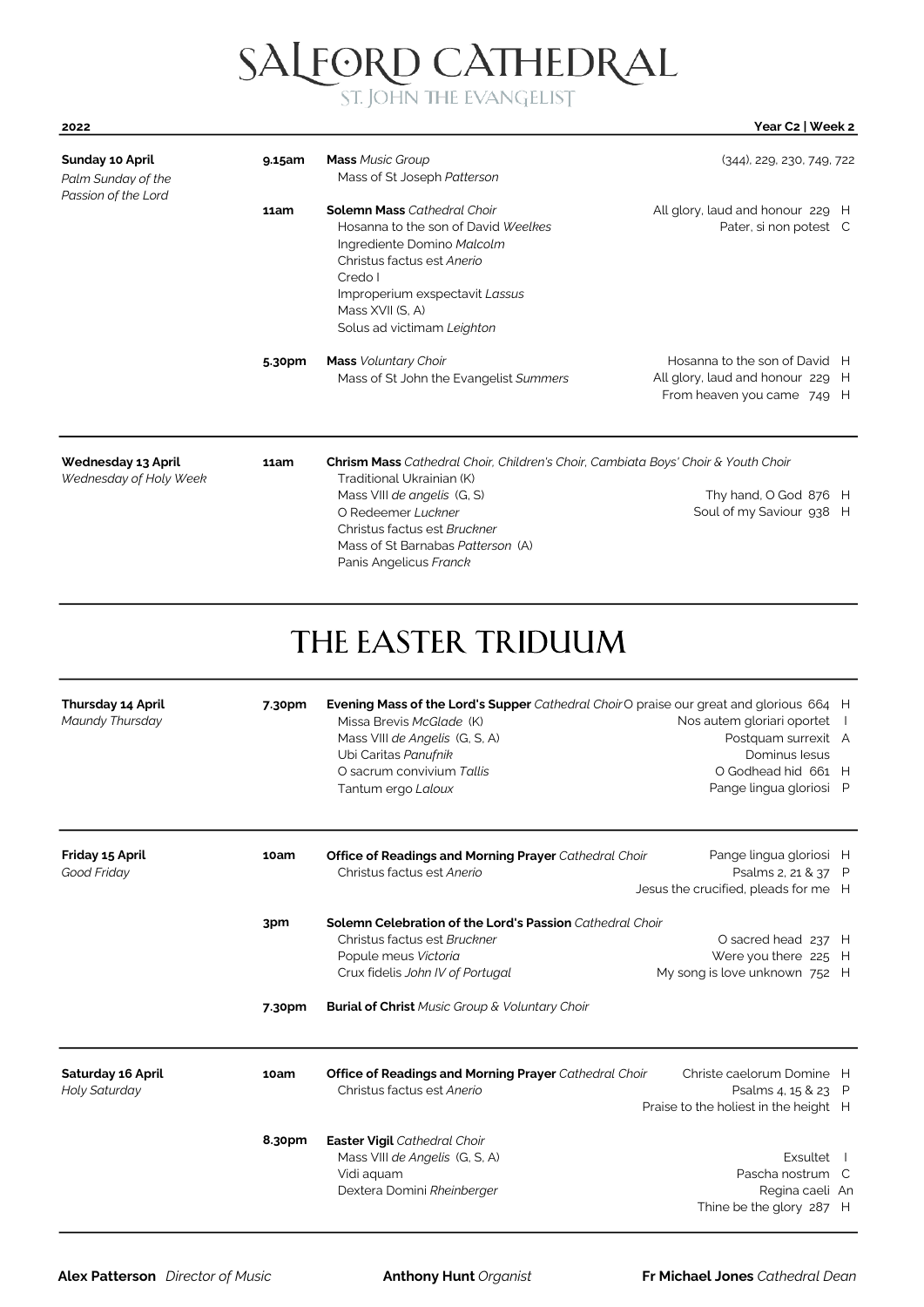|      | SALFORD CATHEDRAL       |                  |
|------|-------------------------|------------------|
| 2022 | ST. JOHN THE EVANGELIST | Year C2   Week 1 |
|      |                         |                  |

| Sunday 17 April<br><b>Easter Sunday</b>              | 9.15am | <b>Mass Music Group</b><br>Mass of St Joseph Patterson                                                                                                              | 684, 325, 105, 678<br>Victimae paschali Sq                                                                                                        |
|------------------------------------------------------|--------|---------------------------------------------------------------------------------------------------------------------------------------------------------------------|---------------------------------------------------------------------------------------------------------------------------------------------------|
|                                                      | 11am   | <b>Solemn Mass Cathedral Choir</b><br>Mass in G Schubert (K. G. S. A)<br>Vidi aquam<br>'Easter' from Five Mystical Songs Vaughan Williams<br>Mass I Lux & origo (A) | The day of resurrection H<br>Resurrexi<br>$\perp$<br>Victimae paschali Sq<br>Pascha nostrum A<br>Pascha nostrum C<br>Regina caeli An              |
|                                                      | 5.30pm | <b>Mass</b> Said Mass                                                                                                                                               | Week 2                                                                                                                                            |
| Sunday 24 April<br>Second Sunday of Easter           | 9.15am | <b>Mass Music Group</b><br>Mass of St Joseph Patterson                                                                                                              | 302, 972, 720, 793                                                                                                                                |
|                                                      | 11am   | <b>Solemn Mass Cantor</b><br>Missa Simplex Howell (K, G, S, A)<br>Credo III                                                                                         | Lord, enthroned in heavenly splendour H<br>Post dies octo A<br>Godhead here in hiding H                                                           |
|                                                      | 5.30pm | <b>Mass</b> Said Mass                                                                                                                                               | Regina caeli An                                                                                                                                   |
|                                                      |        |                                                                                                                                                                     | Week 3                                                                                                                                            |
| <b>Sunday 1 May</b><br><b>Third Sunday of Easter</b> | 9.15am | <b>Mass Music Group</b><br>Mass of St Joseph Patterson                                                                                                              | 797, 877, 866, 365                                                                                                                                |
|                                                      | 11am   | <b>Solemn Mass Cantor</b><br>Missa Simplex Howell (K, G, S, A)<br>Credo III                                                                                         | Crown him with many crowns H<br>Oportebat patri Christum A<br>O bread of heaven H<br>Regina caeli An                                              |
|                                                      | 5.30pm | <b>Mass</b> Voluntary Choir<br>Mass of St John the Evangelist Summers                                                                                               |                                                                                                                                                   |
|                                                      |        |                                                                                                                                                                     | Week 4                                                                                                                                            |
| <b>Sunday 8 May</b><br>Fourth Sunday of Easter       | 9.15am | <b>Mass Music Group</b><br>Mass of St Joseph Patterson                                                                                                              | 269, 948, 806, 366                                                                                                                                |
|                                                      | 11am   | <b>Solemn Mass Cathedral Choir</b><br>Little Organ Mass Haydn (K, G, S, A)<br>Credo III<br>The King of love Irish, arr. Bairstow<br>Ave verum corpus Mawby          | Hail, Redeemer, King divine 320 H<br>Misericordia Domini<br>$\overline{1}$<br>Ego sum pastor bonus A<br>Ego sum pastor bonus C<br>Regina caeli An |
|                                                      | 5.30pm | <b>Mass</b> Children's Choir<br>Mass of St Joseph Patterson                                                                                                         | Hail, Redeemer, King divine 320 H<br>Because the Lord is my 958 H<br>shepherd                                                                     |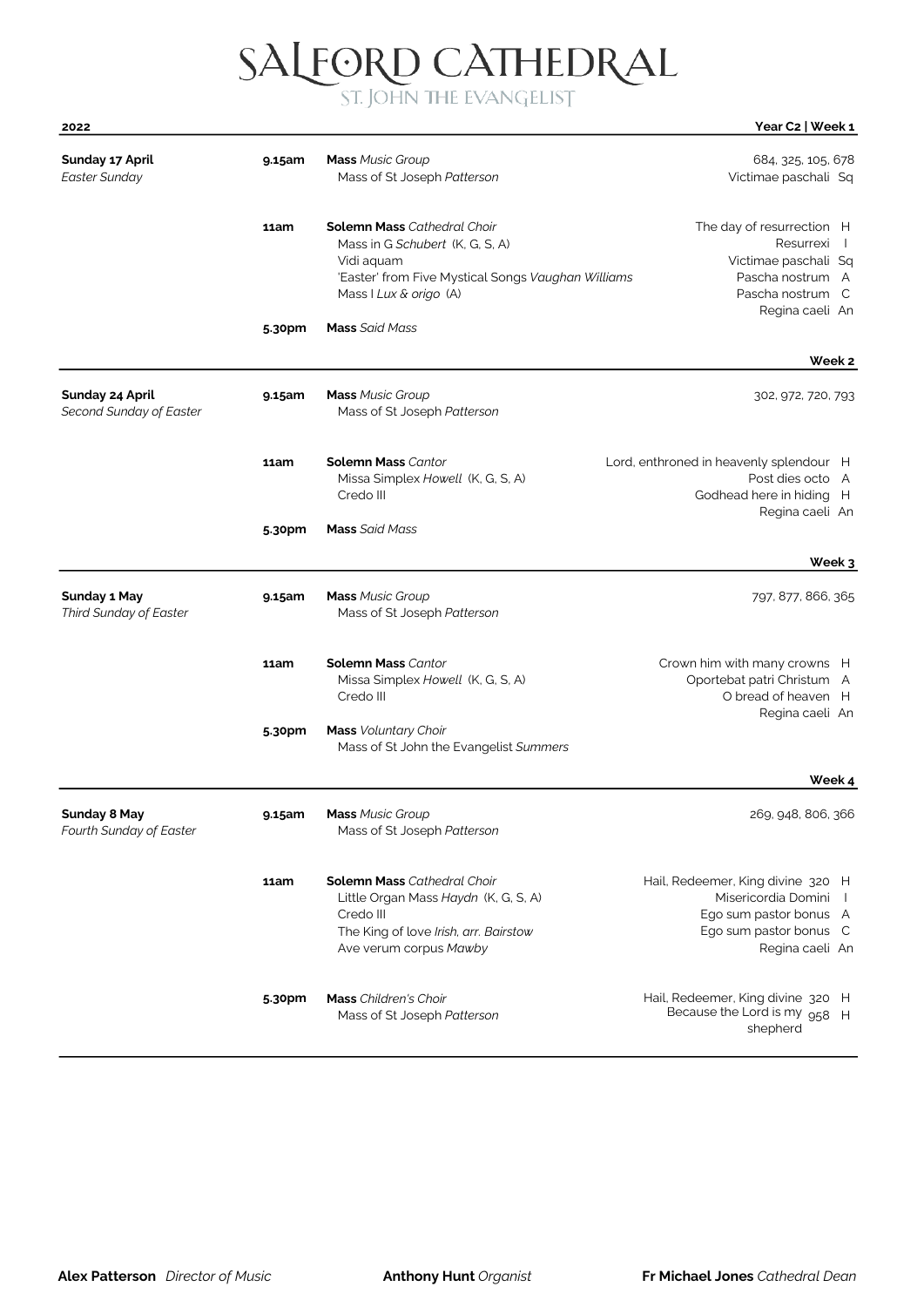# SALFORD CATHEDRAL

| 2022                                         |        |                                                                                                                                                                                         | Year C2   Week 1                                                                                                                                                   |
|----------------------------------------------|--------|-----------------------------------------------------------------------------------------------------------------------------------------------------------------------------------------|--------------------------------------------------------------------------------------------------------------------------------------------------------------------|
| Sunday 15 May<br>Fifth Sunday of Easter      | 9.15am | <b>Mass Music Group</b><br>Mass of St Joseph Patterson                                                                                                                                  | 991, 920, 932, 353                                                                                                                                                 |
|                                              | 11am   | <b>Solemn Mass Cathedral Choir</b><br>Missa Brevis Palestrina (K)<br>Mass VIII - de Angelis (G)<br>Credo III<br>Ubi Caritas Durufle<br>Mass I Lux & origo (S, A)<br>Love divine Goodall | Jerusalem the golden 991 H<br>Cantate Domino<br>Christus resurgens A<br>Ego sum vitus vera C<br>Regina caeli An                                                    |
|                                              | 5.30pm | Mass Cambiata Boys' Choir<br>Mass VIII - de Angelis                                                                                                                                     | Jerusalem the golden 991 H<br>Praise to the holiest 788 H                                                                                                          |
|                                              |        |                                                                                                                                                                                         | Week 2                                                                                                                                                             |
| Sunday 22 May<br>Sixth Sunday of Easter      | 9.15am | <b>Mass Music Group</b><br>Mass of St Joseph Patterson                                                                                                                                  | 803, 898, 627, 360                                                                                                                                                 |
|                                              | 11am   | <b>Solemn Mass Cathedral Choir</b><br>Missa Simplex Howell (K, G, S, A)<br>Credo III<br>Cantate Domino Pitoni<br>If ye love me Tallis                                                   | Love is his word 803 H<br>Vocem jucunditatis<br>$\Box$<br>Spiritus Sanctus docebit A<br>Spiritus Sanctus C<br>Now let us from this table 647 H<br>Regina caeli An  |
|                                              | 5.30pm | <b>Mass</b> Voluntary Choir<br>Mass of St John the Evangelist Summers                                                                                                                   | Hail, Redeemer, King divine 320 H<br>The King of love 804 H                                                                                                        |
| Thursday 26 May<br>The Ascension of the Lord | 7.30pm | <b>Mass</b> Cathedral Choir<br>Mass of St Anne MacMillan<br>Ascendit deus Philips                                                                                                       | Praise him, as he mounts the skies 289 H<br>Alleluia, sing to Jesus 644 H                                                                                          |
|                                              |        |                                                                                                                                                                                         | Week 3                                                                                                                                                             |
| Sunday 29 May<br>Seventh Sunday of Easter    | 9.15am | <b>Mass</b> Music Group<br>Mass of St Joseph Patterson                                                                                                                                  | 293, 864, 922, 456                                                                                                                                                 |
|                                              | 11am   | <b>Solemn Mass Cathedral Choir</b><br>Spatzenmesse Mozart (K, G)<br>Credo III<br>Ave Maria Patterson<br>Mass I Lux & origo (S, A)                                                       | All hail the power 323 H<br>Exaudi, Domine<br>$\Box$<br>Nos vos relinquam orphanos A<br>Pater, cum essem cum eis C<br>Crown him with many 321 H<br>Regina caeli An |
|                                              | 5.30pm | <b>Mass</b> Voluntary Choir<br>Mass of St John the Evangelist Summers                                                                                                                   | All hail the power 323 H<br>Alleluia, sing to Jesus 644 H                                                                                                          |